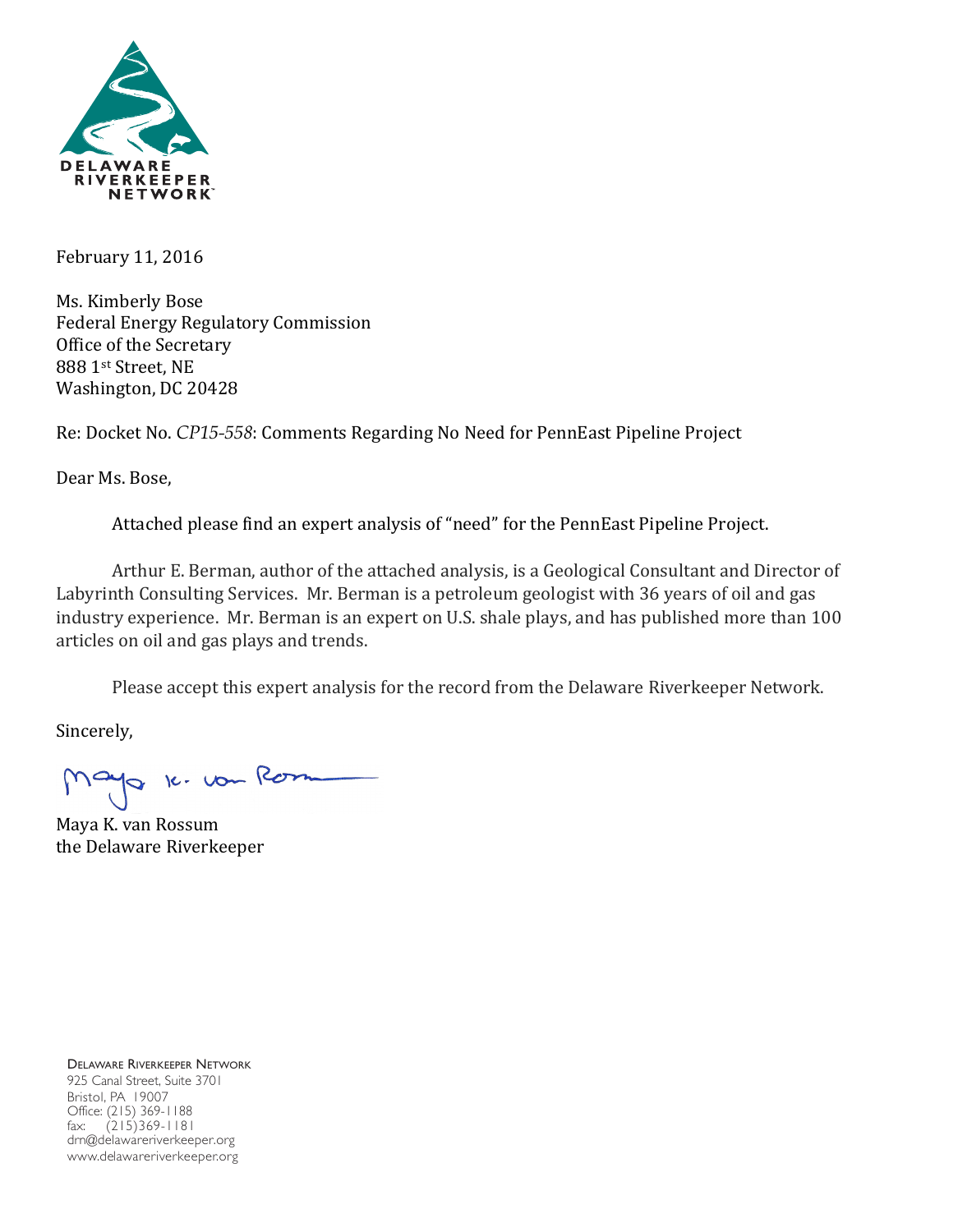

## **Labyrinth Consulting Services, Inc.**

623 Lorfing Lane • Sugar Land, TX 77479

February 26, 2015

Professional Opinion on the Proposed PennEast Pipeline Project

The PennEast Pipeline project proposal fails to adequately address need and volume requirements and, therefore, should not be approved unless these issues are adequately addressed. Based on current natural gas supply and demand, there is no apparent need for the gas that would be transported by the pipeline. If future demand is anticipated, this must be stated and explained clearly in the proposal. Assuming that need is shown, the proposal is vague about what portion of the approximately 1 billion cubic feet per day (Bcf/d) would be delivered to consumers in southeastern Pennsylvania versus New Jersey. It is also unclear whether there may be an intention not stated in the proposal to supply gas to markets beyond Pennsylvania and New Jersey.

Existing interstate pipelines provide all of New Jersey's natural gas demand and Pennsylvania is a net exporter of natural gas to other states so has no unfilled demand. Based on these facts about present supply and demand, it is not clear that a need exists for the PennEast Pipeline project.

Natural gas consumption for New Jersey has been relatively flat for the past four years at average rate of 1.8 billion cubic feet of gas per day (Bcf/d), somewhat below the higher levels of the late 1990s (Figure 1). Although consumption increased slightly in 2013 compared to the three previous years, New Jersey cannot be called a growth market as the proposal states. New Jersey gas supply is shown in Table 1. The small difference between supply and consumption is accounted for by processing and transportation loss, and compression needs.



Figure 1. New Jersey annual natural gas consumption. Source: EIA.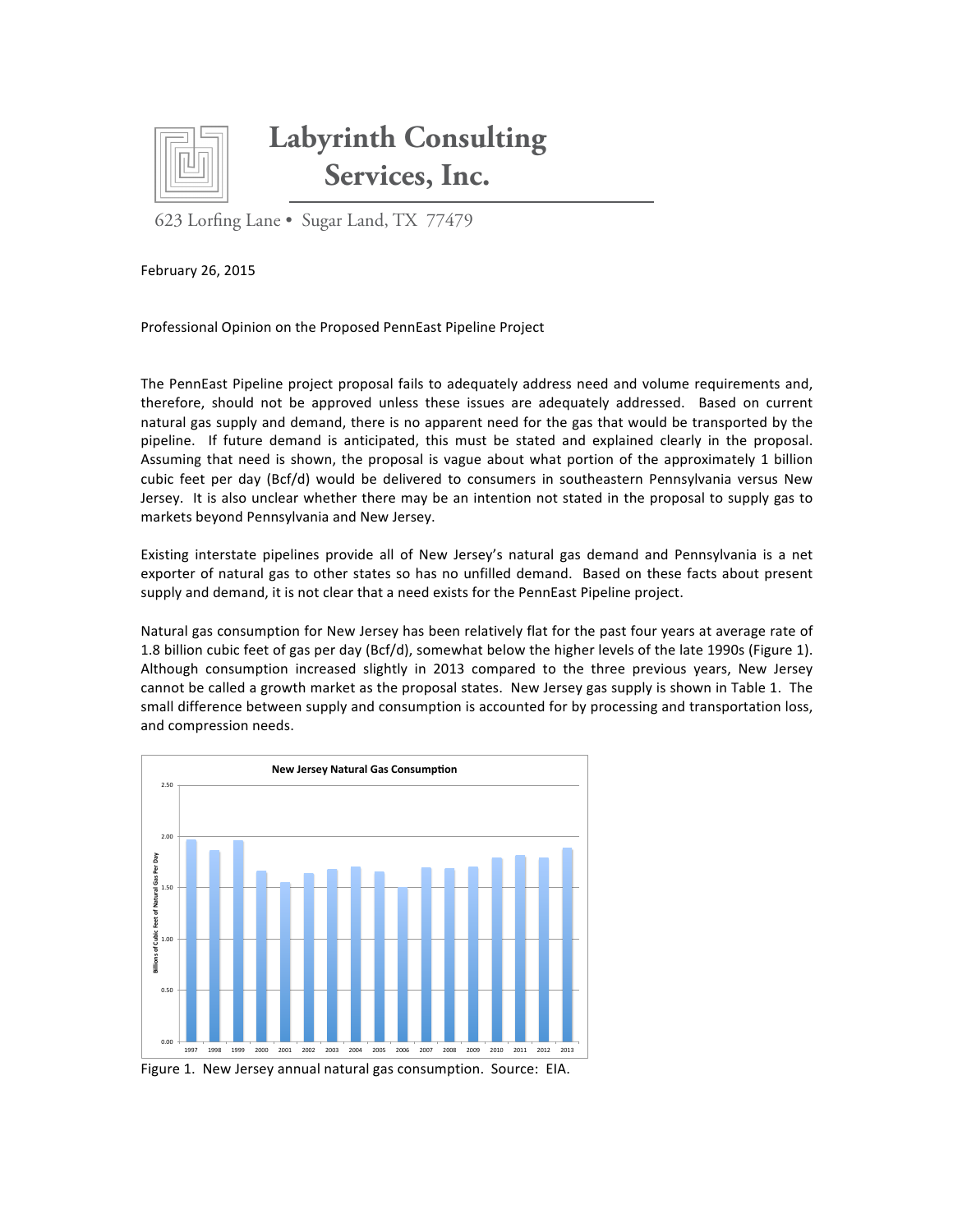Net Natural Gas Dineline Deliveries

| <u>INCLINGUATOR OGS FIDERITE DEIN CITES</u> |        |        |      |                 |        |       |      |          |            |         |         |         |                       |        |      |      |         |       |
|---------------------------------------------|--------|--------|------|-----------------|--------|-------|------|----------|------------|---------|---------|---------|-----------------------|--------|------|------|---------|-------|
| Bcf/d                                       | 2014   | 2013   | 2012 | 2011            | 2010   | 2009  | 2008 | 2007     | 2006       | 2005    | 2004    | 2003    | $^{\circ}$ 2002 $\pm$ | 2001   | 2000 | 1999 | 1998    | 1997  |
| New Jersey                                  | 1.8'   | 1.8    | -    | -<br><b>1.7</b> | د.⊾    | د.⊥   | ⊥.∠  | $\pm .4$ | <b>1.4</b> | <b></b> | <b></b> |         | <b></b>               | ᆠ      |      | 1.0  | <b></b> | ⊥.⊥   |
| Pennsylvania                                | $-2.8$ | $-2.5$ | -1.6 | $-L.L$          | $-0.2$ | 0.O I | 0.01 | $-0.7$   | $-0.3$     | 0.0     | 0.0     | $0.0\,$ | 0.0                   | $-0.4$ |      | U.J  | 0.4     | 0.6 I |
| $- \cdot \cdot$                             |        |        |      |                 |        |       |      |          |            |         |         |         |                       |        |      |      |         |       |

Table 1. New Jersey and Pennsylvania net natural gas deliveries by interstate pipeline. Source: EIA.

Pennsylvania natural gas demand has grown since the recent boom in Marcellus Shale production (Figure 2). At the same time, Pennsylvania has been a net exporter of natural gas since 2003 (Table 1). Pennsylvania exported 2.5 Bcf/d in 2013 and 2.8 Bcf/d in 2014. It must, therefore, be assumed that most if not all of the gas for the proposed PennEast Pipeline would go to New Jersey.



Figure 2. Pennsylvania annual natural gas consumption. Source: EIA.

Although PennEast discusses price competition and diversity of supply as positive potential outcomes for their proposed pipeline, they fail to address need. Additional future need for natural gas may exist as New Jersey moves away from heating oil and coal-fueled sources of electric power but these are not mentioned in the proposal.

The proposed PennEast Pipeline would deliver an additional 1 Bcf/d of natural gas to New Jersey potentially creating a 53% supply surplus above the current level of consumption. Assuming that PennEast can demonstrate some need, it is unclear why 1 Bcf/d of additional supply is warranted or appropriate particularly in light of the considerable property and environmental issues that construction will entail. If PennEast intends to supply additional markets outside of New Jersey, there is no mention of this in the proposal.

Marcellus Shale production today can only be described as an epidemic of over-production. When the play began in earnest in 2005, the northeastern United States relied on pipeline gas deliveries from the Gulf Coast. At that time there was a positive differential relative to Henry Hub pricing. As production has increased, the northeastern gas market is near saturation and spot prices are presently at a negative differential of about -\$1/ million cubic feet compared with the Henry Hub.

The over-supply from the Marcellus Shale is expected to increase as more wells are drilled. The only relief for producers is to export gas outside of Pennsylvania via new pipelines and by reversing flow in existing pipelines. The plan to export gas to New Jersey benefits producers who have consciously destroyed value in Pennsylvania by providing them with additional markets for their gas. It is unclear if there is any benefit to the public. Although it is certainly the right of mineral owners to over-produce natural gas at a loss if